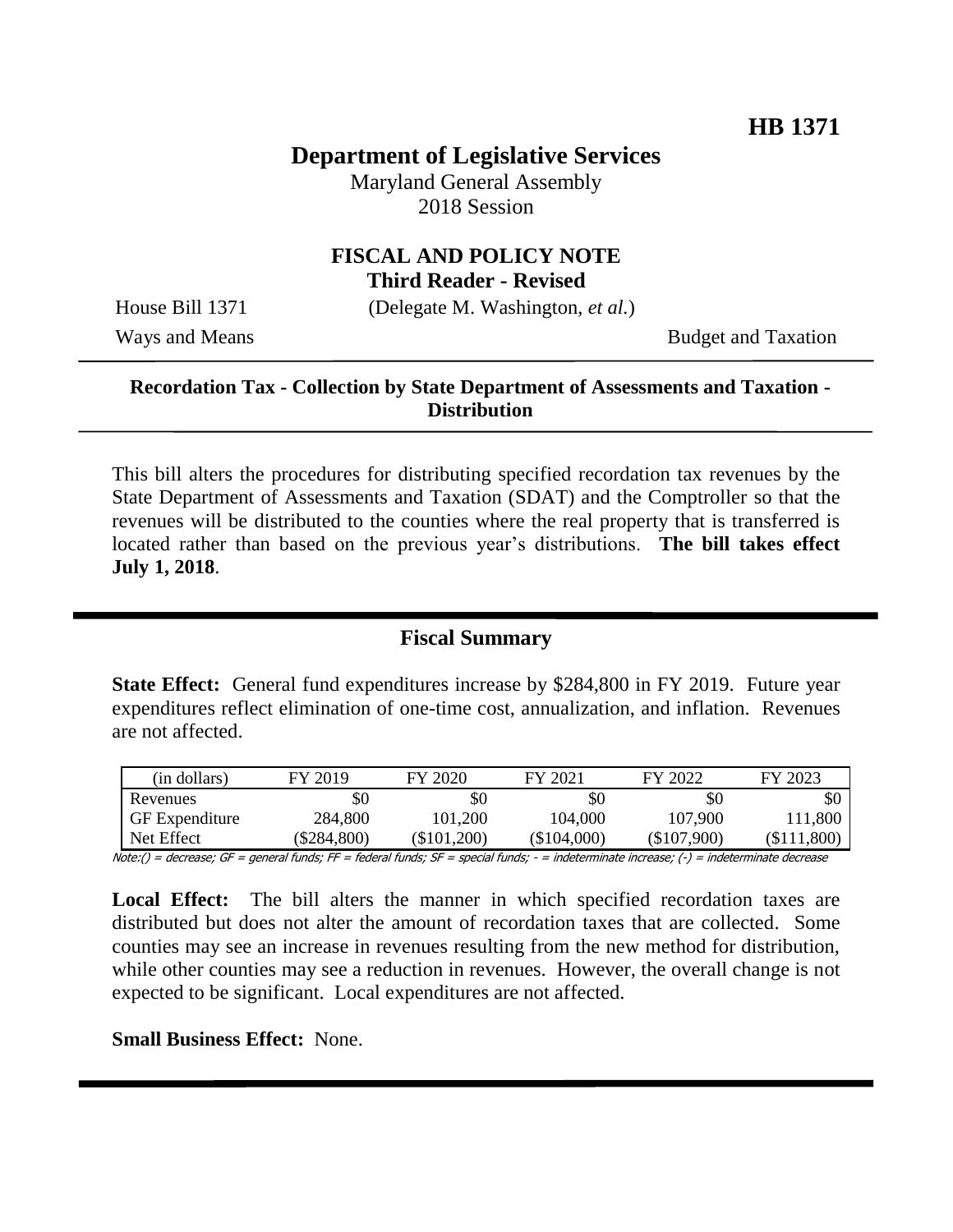### **Analysis**

**Bill Summary:** SDAT must remit specified recordation tax revenues to the Comptroller. From this revenue and after deducting for administrative cost, the Comptroller must distribute the remaining revenue to the county in which (1) any entity that is party to the articles of transfer, articles of merger, or articles of consolidation has a physical presence or (2) the real property that is directly or beneficially owned by a real property entity is located. If there is more than one county eligible to receive a distribution, the Comptroller must divide the revenue equally among the eligible counties. The Comptroller must distribute any revenue for which there is no county eligible to receive the distribution to a specified special fund.

**Current Law:** When real property is sold or transferred, the majority of these transactions occur with a deed being recorded by a clerk of the court or a county land records office in the county where the property is located. Payments are submitted for the State transfer tax and county transfer and recordation tax. When real property is transferred as a result of a merger of consolidation of business entities, payment of these taxes is made at SDAT headquarters in Baltimore.

SDAT remits the local transfer tax to each county finance office but remits the county recordation tax to the Comptroller. The Comptroller then remits those revenues to the counties based upon the information reported for total amount of recordation taxes collected, as provided by the clerk of the court or county finance office, as applicable.

For recordation taxes that are collected by the clerk of the court, the Administrative Office of the Court reports all transactions and amounts of tax collected to the Comptroller. County finance offices report this same information to the Comptroller. The Comptroller uses this information to calculate the percentage of recordation tax collections attributable to each county, which is then used by SDAT to allocate the percentage of recordation tax revenues that are to be distributed to each county from the recordation taxes that are collected by the department. The distribution of these revenues is then made by the Comptroller.

As noted, the clerks of the circuit court in several jurisdictions collect a number of different taxes and fees, including local recordation taxes. The Administrative Office of the Courts reports that the clerk of the circuit court collects local recordation taxes in the following 12 jurisdictions: Allegany, Calvert, Dorchester, Garrett, Harford, Kent, Queen Anne's, St. Mary's, Somerset, Washington, Wicomico, and Worcester. In the remaining jurisdictions, local finance offices are responsible for the collection of these taxes.

HB 1371/ Page 2 **Background:** SDAT advises that for fiscal years 2010 through 2015, some counties did not receive any recordation tax revenues from transactions that were filed at SDAT. It is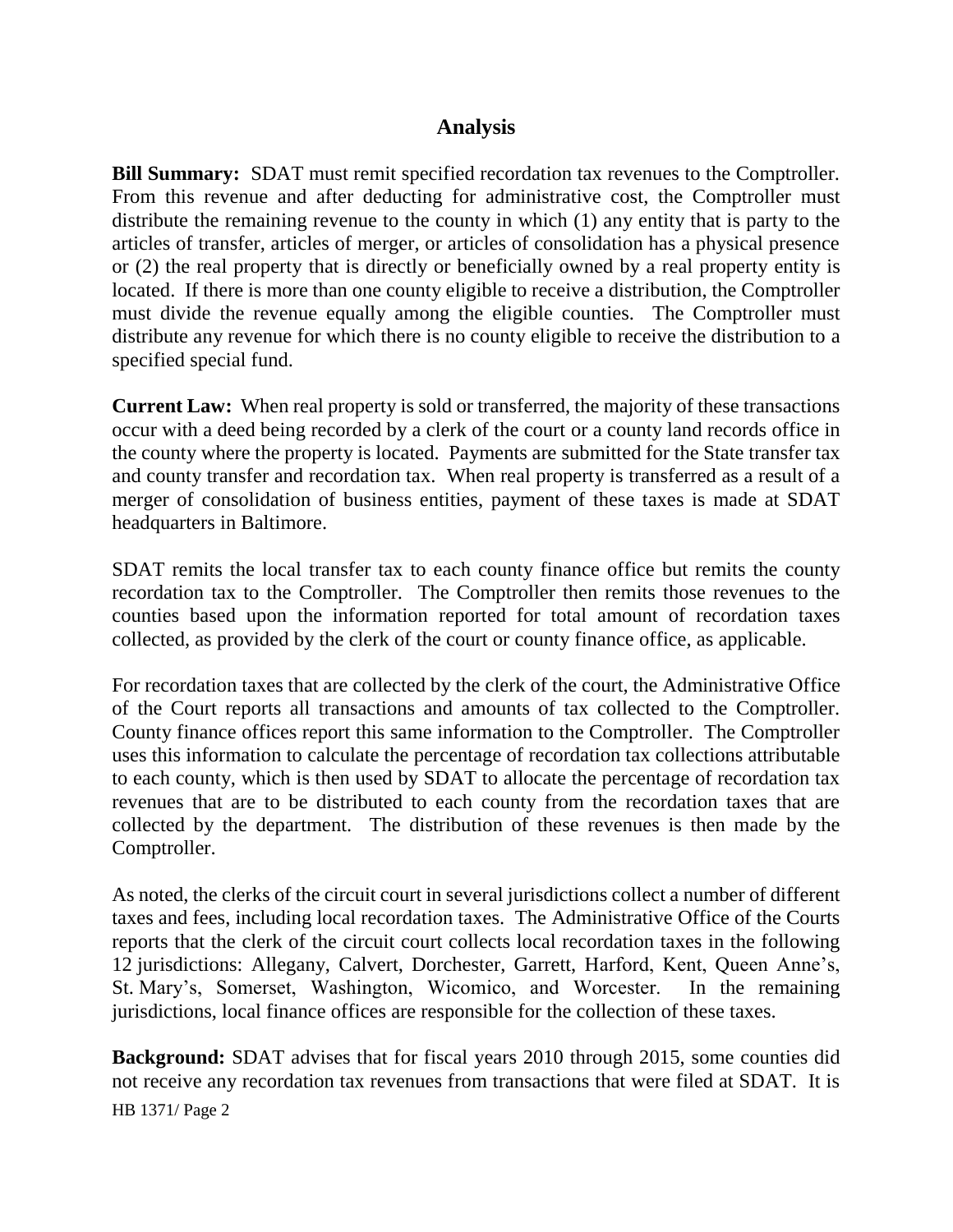likely that when counties began collecting recordation and transfer taxes they were unaware of the various reporting requirements necessary to receive a distribution of the taxes collected by SDAT.

According to SDAT, in fiscal 2010, Anne Arundel and Howard counties received no revenues from these transactions; in fiscal 2011, Baltimore City and Anne Arundel, Baltimore, Cecil, Charles, and Montgomery counties received no revenues; in fiscal 2012, 2013, and 2014, Baltimore City and Anne Arundel, Caroline, Cecil, and Howard counties received no revenues; and in fiscal 2015, Baltimore City and Cecil and Howard counties received no revenues.

**State Fiscal Effect:** General fund expenditures for the Comptroller's Office increase by \$284,800 in fiscal 2019 to comply with the requirements of the bill. The estimate accounts for a 90-day start-up delay based on the bill's July 1, 2018 effective date and reflects the cost for computer system upgrades and hiring two revenue examiners for accounting and processing duties in the Comptroller's Office. It includes salaries, fringe benefits, one-time start-up costs, and ongoing operating expenses.

| <b>Positions</b>                        | $\mathcal{D}$ |
|-----------------------------------------|---------------|
| Salaries and Fringe Benefits            | \$74,100      |
| <b>Computer System Upgrades</b>         | 200,000       |
| <b>Operating Expenses</b>               | 10.718        |
| <b>Total FY 2019 State Expenditures</b> | \$284,818     |

Future year expenditures reflect full salaries with annual increases and employee turnover and ongoing operating expenses.

**Local Fiscal Effect:** The bill alters the manner in which specified recordation taxes are distributed but does not alter the amount of recordation taxes that are collected. Some counties may see an increase in revenues resulting from the new method for distribution, while other counties may see a reduction in revenues. However, the overall change is not expected to be significant.

# **Additional Information**

#### **Prior Introductions:** None.

**Cross File:** None.

**Information Source(s):** Maryland Association of Counties; Comptroller's Office; State Department of Assessments and Taxation; Department of Legislative Services

HB 1371/ Page 3